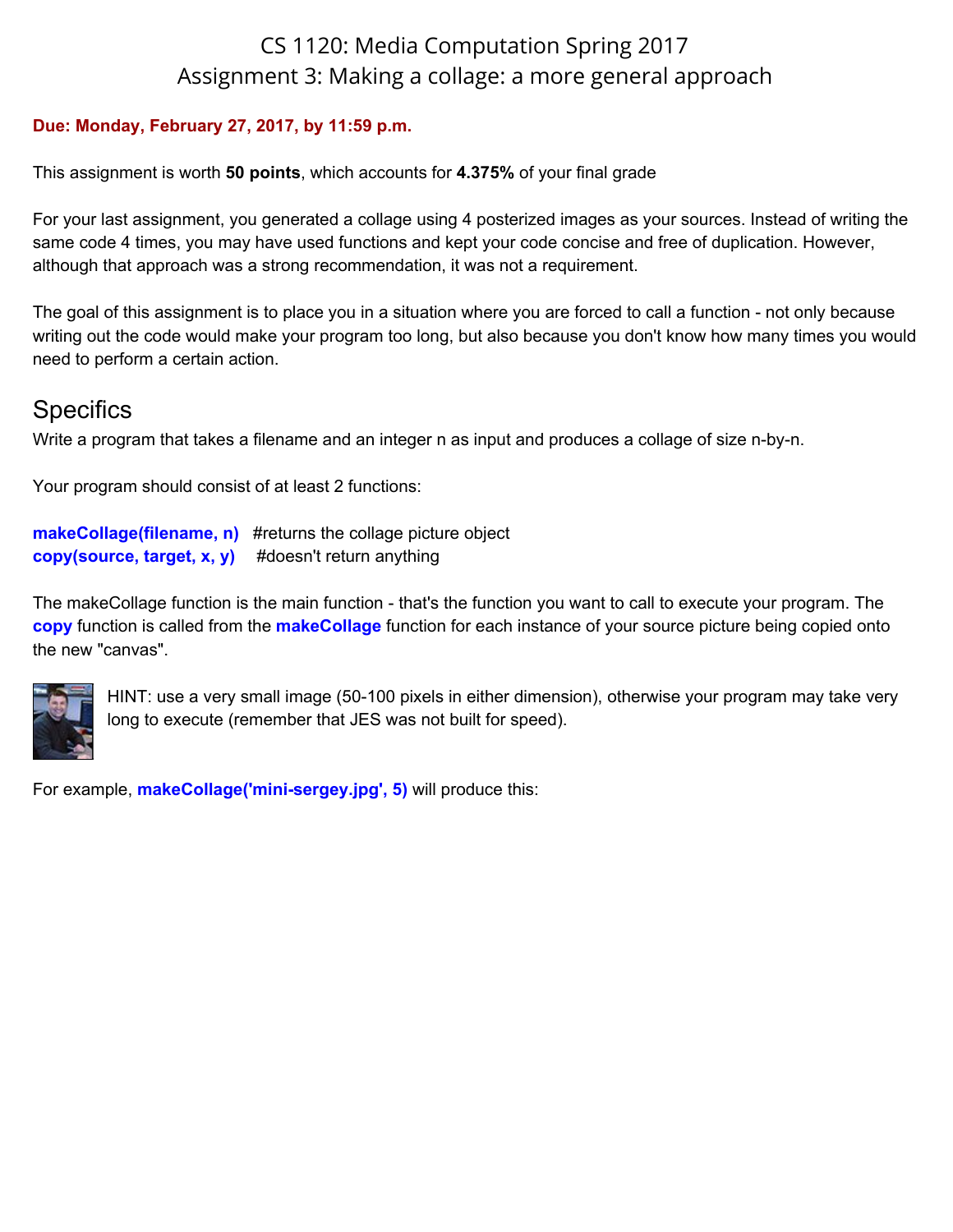

#### MORE HINTS:

- The easiest way to make a n-by-n collage is to use a nested for loop
- makeCollage is a relatively simple function:
	- it creates a blank picture object of an appropriate size, and
	- passes it several times to the copy function together with the source picture object
- the copy function needs to know what it should copy, onto what target "canvas" it needs to copy it (i.e., where does it paste it?), and where exactly on the canvas is the copy placed
- the copy function is very similar to what we did in our last lab

## Submit your work

Submit 3 files to eLearning:

- 1. Your file **assignment3.py**.
- 2. The image you used to test your code
- 3. Your generated collage as a jpg file

# Extra Credit

This will earn you up to 10 extra points, as well as bragging rights. However, you may earn extra credit only if you have completed the main part of the assignment (i.e., you need to submit this code in addition to your standard makeCollage implementation.

If you look at your copy function, you'll see that it's pretty boring: it gets a color from a pixel, and it sets that color to a pixel on the canvas. But what if it first transformed that color?

Create an alternative function, copyTransformed. It does the same thing as copy, except for each pixel it calls a **getTransformedColor** function. That function should take the current pixel as an argument (and maybe something else), and return a color generated based on the current pixel's color. You know how to create a posterized effect, convert to grayscale, negate, etc. Choose any effect. That way you will be not just copying the same pixel, you will be making it different.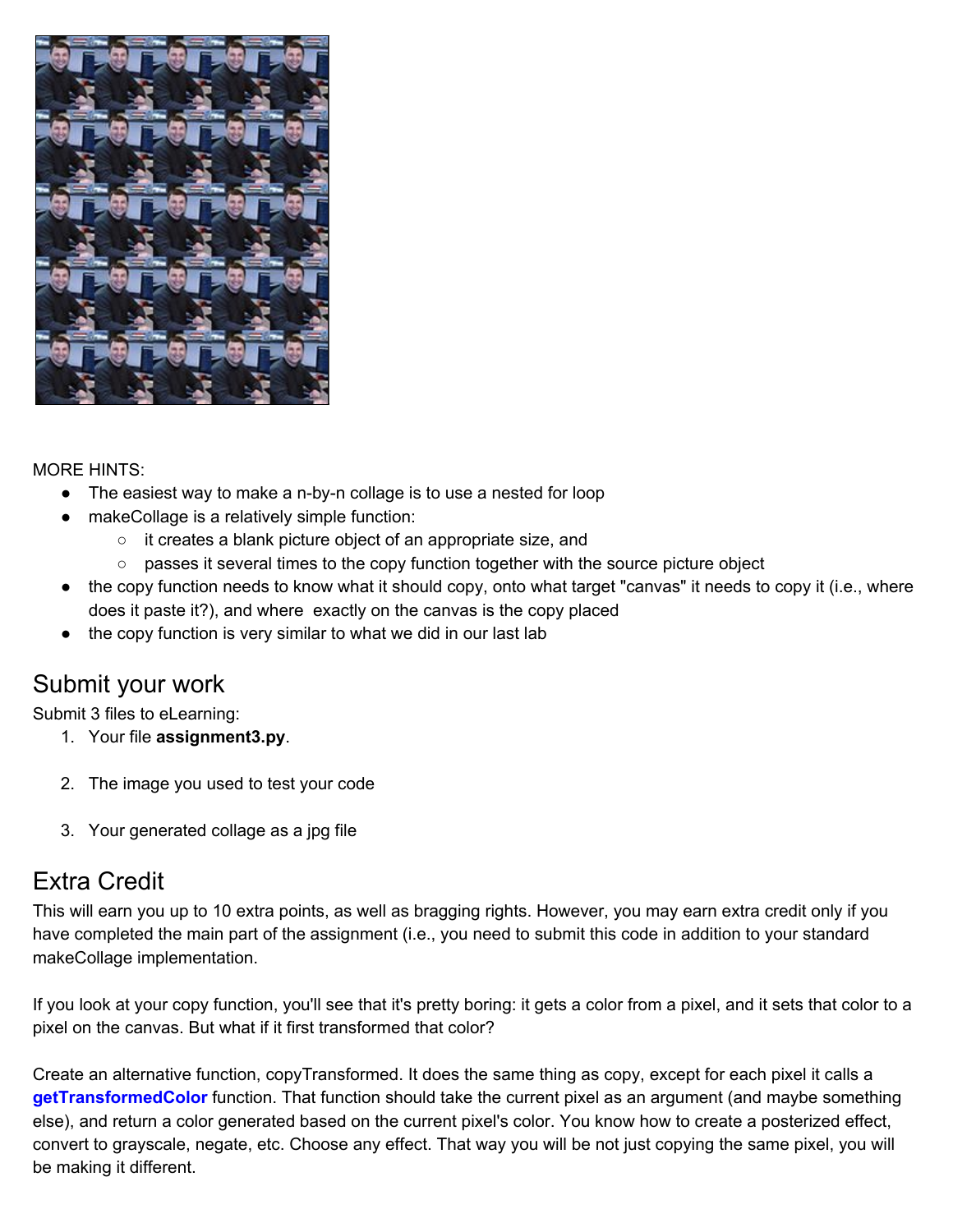### *Make sure you do not include the color transformation code in the copyTransformed function - use a separate function for that.*

The above approach will earn you up to 5 extra points (more complex effects = more points). But if you want the full 10 extra points - read on.

Of course, you don't have to apply the same effect to each copy (although you need to apply the same effect to each pixel in a given copy. One thing you could do is modify the source color's red, green and blue channels by some factor. You could even generate 3 random factors each time the copyTransformed function is called, and use those factors to modify the original's red, green and blue values. To do that, you would need to do 2 things:

1. At the top of your program include this line:

#### **import random**

This statement will make **Python's random module** available to your code.

2. To get a random factor between 0 and 2, use this method:

#### **factor = random.uniform(0, 2)**

This will give you a factor (as a float data type) that you can use to reduce or increase your color's intensity(you may ignore the possibility of going over 255 - JES will take care of that for you). For example, 0.42 will reduce the intencity, 1.42 will increase it.

Here's what I generated: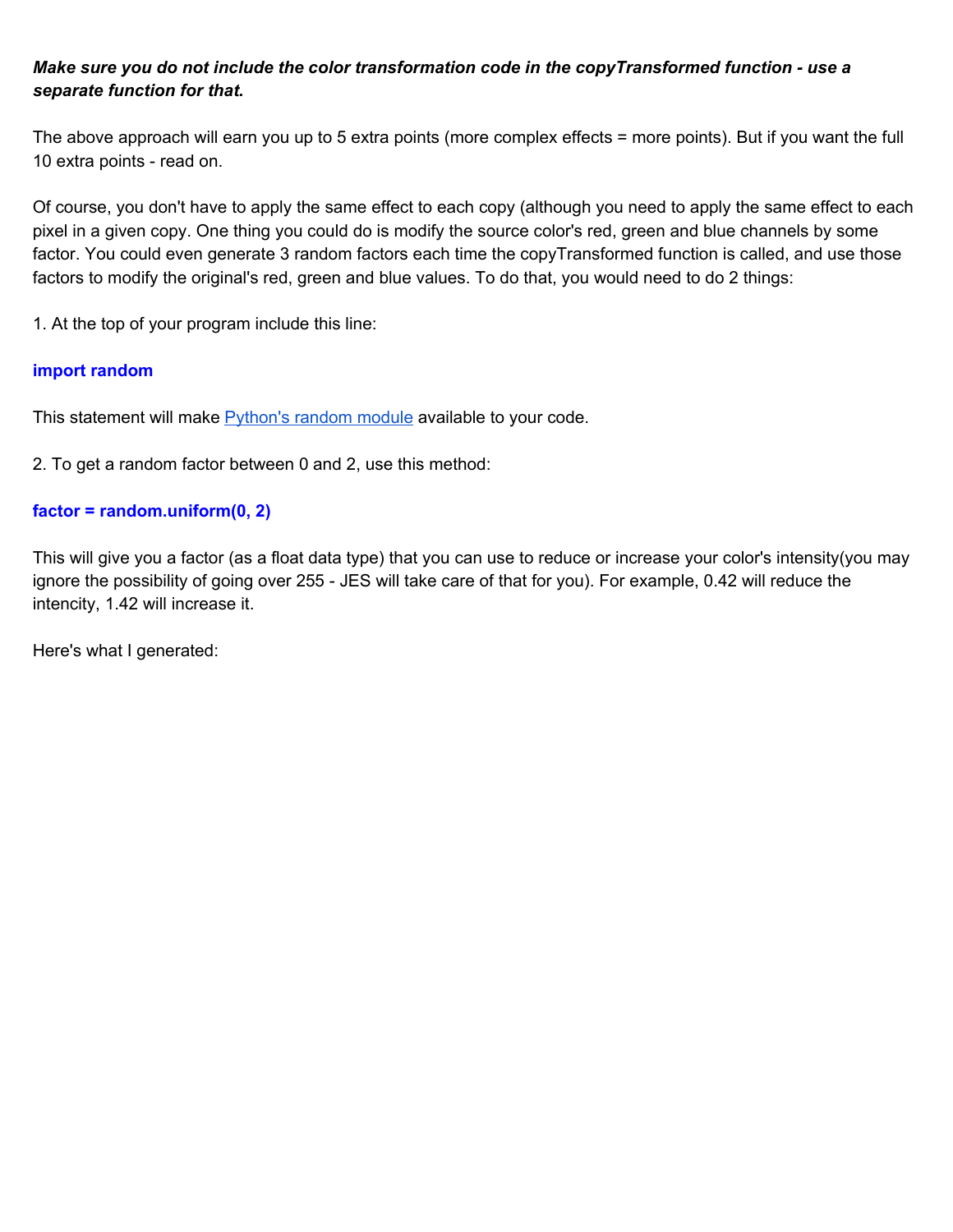